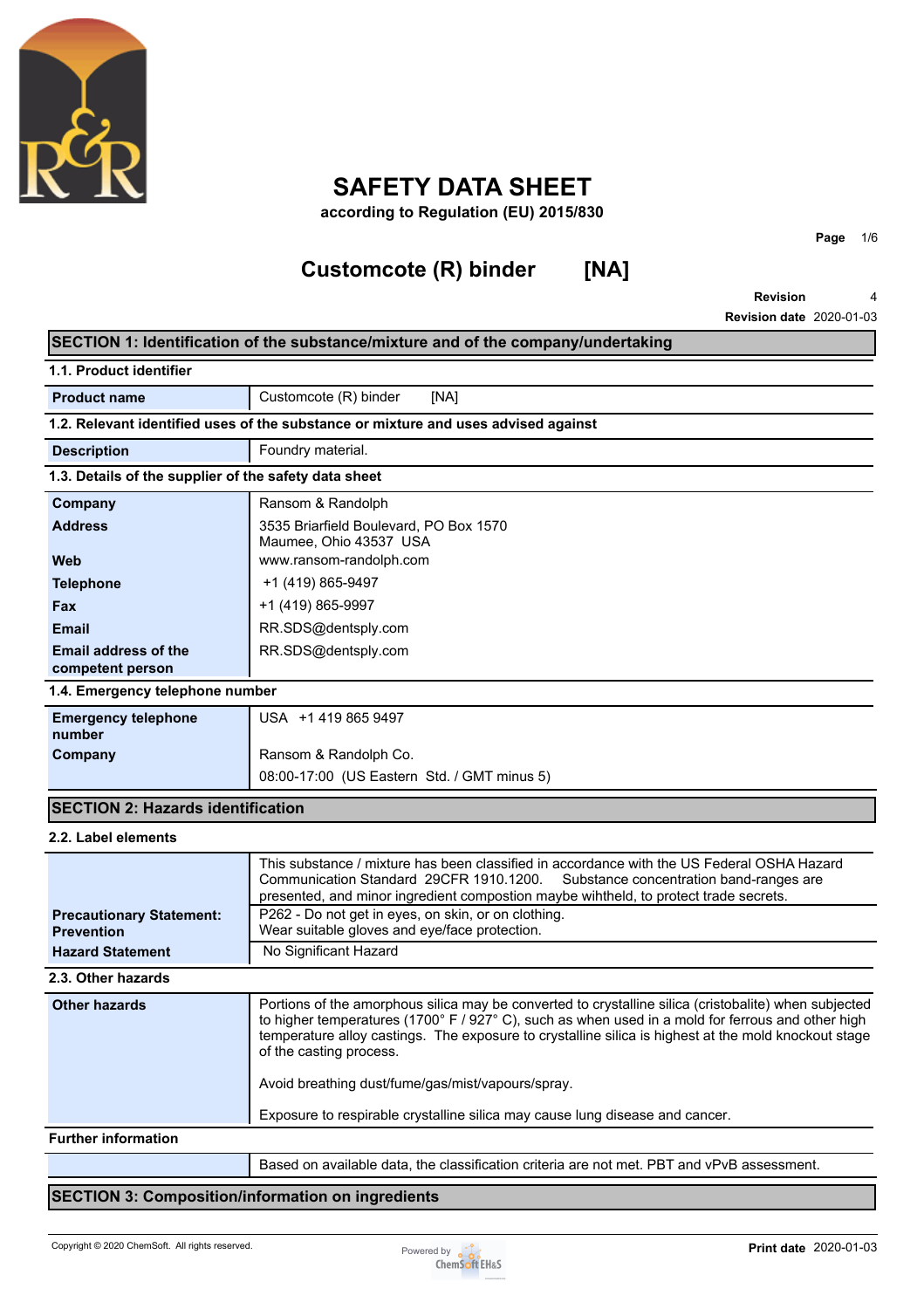## **3.2. Mixtures**

## **EC 1272/2008**

| <b>Chemical Name</b>                 | Index No. | CAS No.   | EC No.    | <b>REACH Registration</b><br><b>Number</b> | Conc.<br>$(\%w/w)$ | <b>Classification</b>                                                                                                                              |
|--------------------------------------|-----------|-----------|-----------|--------------------------------------------|--------------------|----------------------------------------------------------------------------------------------------------------------------------------------------|
| silica (amorphous)                   |           | 7631-86-9 | 231-545-4 |                                            | $20 - 30\%$        |                                                                                                                                                    |
| proprietary blend of fragances       |           |           |           |                                            |                    | 0 - 0.5% Flam. Lig. 3: H226; Skin Irrit.<br>2: H315; Skin Sens. 1: H317;<br>Eye Irrit. 2: H319; Muta. 2:<br>H341; Carc. 2: H351; Repr. 2:<br>H361: |
| <b>SECTION 4: First aid measures</b> |           |           |           |                                            |                    |                                                                                                                                                    |

## **4.1. Description of first aid measures**

| Move the exposed person to fresh air.<br><b>Inhalation</b>          |                                                                                  |  |  |  |  |
|---------------------------------------------------------------------|----------------------------------------------------------------------------------|--|--|--|--|
| Eye contact                                                         | Rinse immediately with plenty of water for 15 minutes holding the eyelids open.  |  |  |  |  |
| <b>Skin contact</b>                                                 | Wash with soap and water.                                                        |  |  |  |  |
| Drink 1 to 2 glasses of water. DO NOT INDUCE VOMITING.<br>Ingestion |                                                                                  |  |  |  |  |
|                                                                     | 4.2. Most important symptoms and effects, both acute and delayed                 |  |  |  |  |
| <b>Inhalation</b>                                                   | May cause irritation to respiratory system.                                      |  |  |  |  |
| Eye contact                                                         | May cause irritation to eyes.                                                    |  |  |  |  |
| <b>Skin contact</b>                                                 | May cause irritation to skin.                                                    |  |  |  |  |
| Ingestion                                                           | May cause irritation to mucous membranes.                                        |  |  |  |  |
|                                                                     | 4.3. Indication of any immediate medical attention and special treatment needed  |  |  |  |  |
| <b>Inhalation</b>                                                   | Seek medical attention if irritation or symptoms persist.                        |  |  |  |  |
| Eye contact                                                         | Seek medical attention if irritation or symptoms persist.                        |  |  |  |  |
| <b>Skin contact</b>                                                 | Seek medical attention if irritation or symptoms persist.                        |  |  |  |  |
| Ingestion                                                           | Seek medical attention if irritation or symptoms persist.                        |  |  |  |  |
| <b>SECTION 5: Firefighting measures</b>                             |                                                                                  |  |  |  |  |
| 5.1. Extinguishing media                                            |                                                                                  |  |  |  |  |
|                                                                     | Use extinguishing media appropriate to the surrounding fire conditions.          |  |  |  |  |
|                                                                     | 5.2. Special hazards arising from the substance or mixture                       |  |  |  |  |
|                                                                     | Burning produces irritating, toxic and obnoxious fumes.                          |  |  |  |  |
| 5.3. Advice for firefighters                                        |                                                                                  |  |  |  |  |
|                                                                     | Self-contained breathing apparatus. Wear suitable protective clothing.           |  |  |  |  |
| <b>SECTION 6: Accidental release measures</b>                       |                                                                                  |  |  |  |  |
|                                                                     | 6.1. Personal precautions, protective equipment and emergency procedures         |  |  |  |  |
|                                                                     | Wear suitable protective equipment.                                              |  |  |  |  |
| 6.2. Environmental precautions                                      |                                                                                  |  |  |  |  |
|                                                                     | Do not allow product to enter drains.                                            |  |  |  |  |
| 6.3. Methods and material for containment and cleaning up           |                                                                                  |  |  |  |  |
|                                                                     | Absorb with inert, absorbent material. Transfer to suitable, labelled container. |  |  |  |  |
| 6.4. Reference to other sections                                    |                                                                                  |  |  |  |  |
|                                                                     | See section [2, 8 & 13] for further information.                                 |  |  |  |  |
|                                                                     | <b>SECTION 7: Handling and storage</b>                                           |  |  |  |  |
|                                                                     |                                                                                  |  |  |  |  |

## **7.1. Precautions for safe handling**

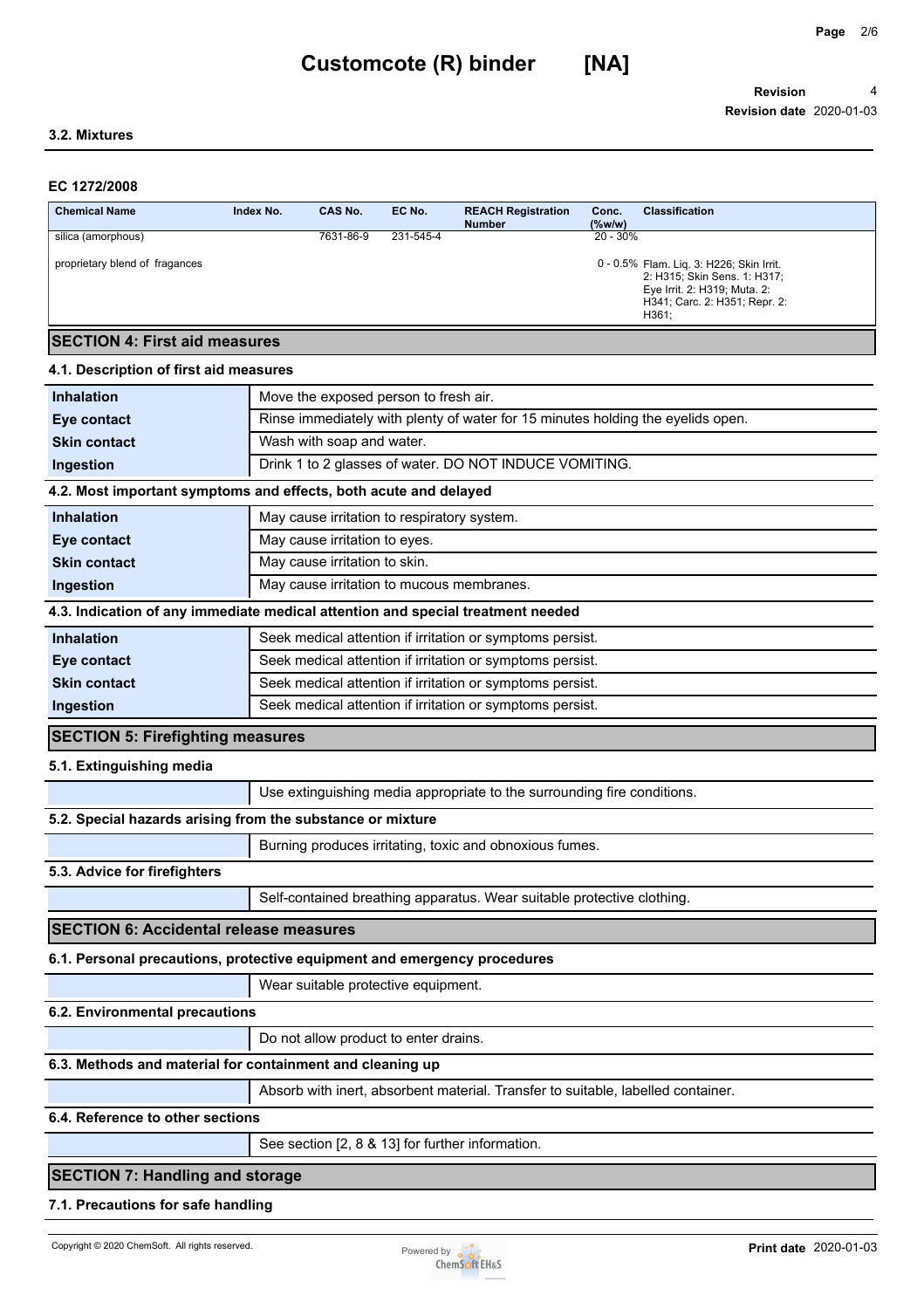# **Customcote (R) binder [NA]**

**Revision Revision date** 2020-01-03 4

| 7.1. Precautions for safe handling |                                                                                                                              |  |  |
|------------------------------------|------------------------------------------------------------------------------------------------------------------------------|--|--|
|                                    | Avoid contact with eyes and skin. Ensure adequate ventilation of the working area. Wash hands<br>after handling the product. |  |  |
|                                    | 7.2. Conditions for safe storage, including any incompatibilities                                                            |  |  |
|                                    | Do NOT allow to freeze. Keep in a cool, dry, well ventilated area. Keep containers tightly closed.                           |  |  |
| 7.3. Specific end use(s)           |                                                                                                                              |  |  |
|                                    | Foundry material.                                                                                                            |  |  |
|                                    | <b>SECTION 8: Exposure controls/personal protection</b>                                                                      |  |  |
| 8.1. Control parameters            |                                                                                                                              |  |  |
|                                    | exposure limits - Crystalline Silica, Cristobalite -<br>0.025 mg/m3 TWA ACGIH TLV (respirable                                |  |  |

| 0.025 mg/m3 TWA ACGIH TLV (respirable<br>exposure limits - Crystalline Silica, Cristobalite -<br>fraction); 50 ug/m3 8-hr TWA PEL (respirable fraction). |
|----------------------------------------------------------------------------------------------------------------------------------------------------------|
| exposure limits - Silica, vitreous (fused, amorphous) 80 mg/m3 / (% Silica), TWA PEL<br>(respirable fraction).                                           |

## **8.2. Exposure controls**

| 8.2.1. Appropriate            | Ensure adequate ventilation of the working area.                          |  |
|-------------------------------|---------------------------------------------------------------------------|--|
| engineering controls          |                                                                           |  |
| 8.2.2. Individual protection  | Apron (Plastic or rubber).                                                |  |
| measures                      |                                                                           |  |
| Eye / face protection         | In case of splashing, wear:. Approved safety goggles.                     |  |
| <b>Skin protection -</b>      | Wear suitable gloves.                                                     |  |
| Handprotection                |                                                                           |  |
| <b>Respiratory protection</b> | In case of insufficient ventilation, wear suitable respiratory equipment. |  |
|                               |                                                                           |  |

## **SECTION 9: Physical and chemical properties**

## **9.1. Information on basic physical and chemical properties**

| Appearance Liquid                           |                                           |
|---------------------------------------------|-------------------------------------------|
| Colour   Cream                              |                                           |
|                                             | <b>Odour</b> Characteristic               |
|                                             | <b>pH</b> 10.6                            |
| Freezing Point $\approx 0$ °C               |                                           |
| Initial boiling point $\approx 100$ °C      |                                           |
|                                             | Flash point Not applicable.               |
|                                             | Evaporation rate   No data available      |
| Flammability (solid, gas) Not applicable.   |                                           |
|                                             | Vapour pressure   No data available       |
|                                             | Vapour density   No data available        |
|                                             | Relative density 1.14 (H2O = 1 $@$ 20 °C) |
|                                             | Fat Solubility Not applicable.            |
| Partition coefficient   No data available   |                                           |
| Autoignition temperature Not applicable.    |                                           |
| Viscosity $ 10$                             |                                           |
| <b>Explosive properties</b> Not applicable. |                                           |
| <b>Oxidising properties</b> Not applicable. |                                           |
|                                             | Solubility   Miscible in water            |

## **9.2. Other information**

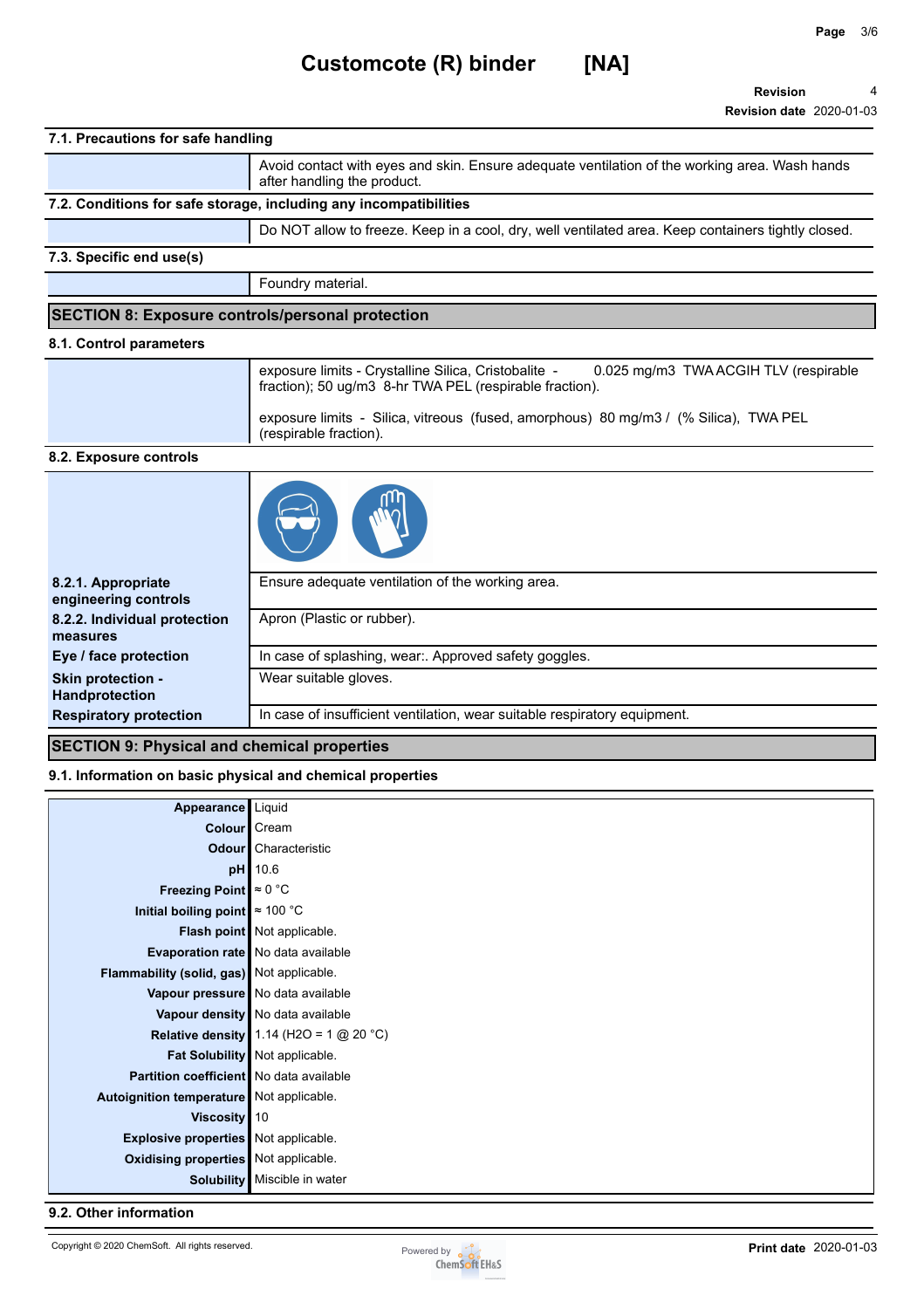**Page** 4/6

## **9.2. Other information Conductivity** No data available **Surface tension** No data available **Gas group** Not applicable. **Benzene Content** Not applicable. **Lead content** Not applicable.

**SECTION 10: Stability and reactivity**

**compounds)**

**VOC (Volatile organic**  Not applicable.

## **10.1. Reactivity**

|                                              | Not applicable.                          |  |  |  |
|----------------------------------------------|------------------------------------------|--|--|--|
| 10.2. Chemical stability                     |                                          |  |  |  |
|                                              | Stable under normal conditions.          |  |  |  |
| 10.3. Possibility of hazardous reactions     |                                          |  |  |  |
|                                              | No Significant Hazard.                   |  |  |  |
| 10.4. Conditions to avoid                    |                                          |  |  |  |
|                                              | Direct sunlight. Do NOT allow to freeze. |  |  |  |
| 10.5. Incompatible materials                 |                                          |  |  |  |
|                                              | Avoid contact with: Sodium chloride.     |  |  |  |
| 10.6. Hazardous decomposition products       |                                          |  |  |  |
|                                              | None.                                    |  |  |  |
| <b>SECTION 11: Toxicological information</b> |                                          |  |  |  |

## **11.1. Information on toxicological effects**

| <b>Acute toxicity</b>                       | Based on available data, the classification criteria are not met. |  |
|---------------------------------------------|-------------------------------------------------------------------|--|
| <b>Skin corrosion/irritation</b>            | May cause irritation to skin.                                     |  |
| Serious eye damage/irritation               | May cause irritation to eyes.                                     |  |
| <b>Respiratory or skin</b><br>sensitisation | Based on available data, the classification criteria are not met. |  |
| <b>Germ cell mutagenicity</b>               | Based on available data, the classification criteria are not met. |  |
| Carcinogenicity                             | Based on available data, the classification criteria are not met. |  |
| <b>Reproductive toxicity</b>                | Based on available data, the classification criteria are not met. |  |
| <b>STOT-single exposure</b>                 | Based on available data, the classification criteria are not met. |  |
| <b>STOT-repeated exposure</b>               | Based on available data, the classification criteria are not met. |  |
| <b>Aspiration hazard</b>                    | Based on available data, the classification criteria are not met. |  |
| <b>Repeated or prolonged</b><br>exposure    | May cause irritation to skin.                                     |  |

#### **11.1.4. Toxicological Information**

| Customcote (R) binder | [NA] | <b>Oral Rat LD50:</b> $> 15gm/kg$ |
|-----------------------|------|-----------------------------------|

## **SECTION 12: Ecological information**

## **12.1. Toxicity**

**Customcote (R) binder [NA] Daphnia EC50/48h:** 7600.000 mg/l **Fish LC50/96h:** 5000.000 mg/l

## **12.2. Persistence and degradability**

No data is available on this product.

## **12.3. Bioaccumulative potential**

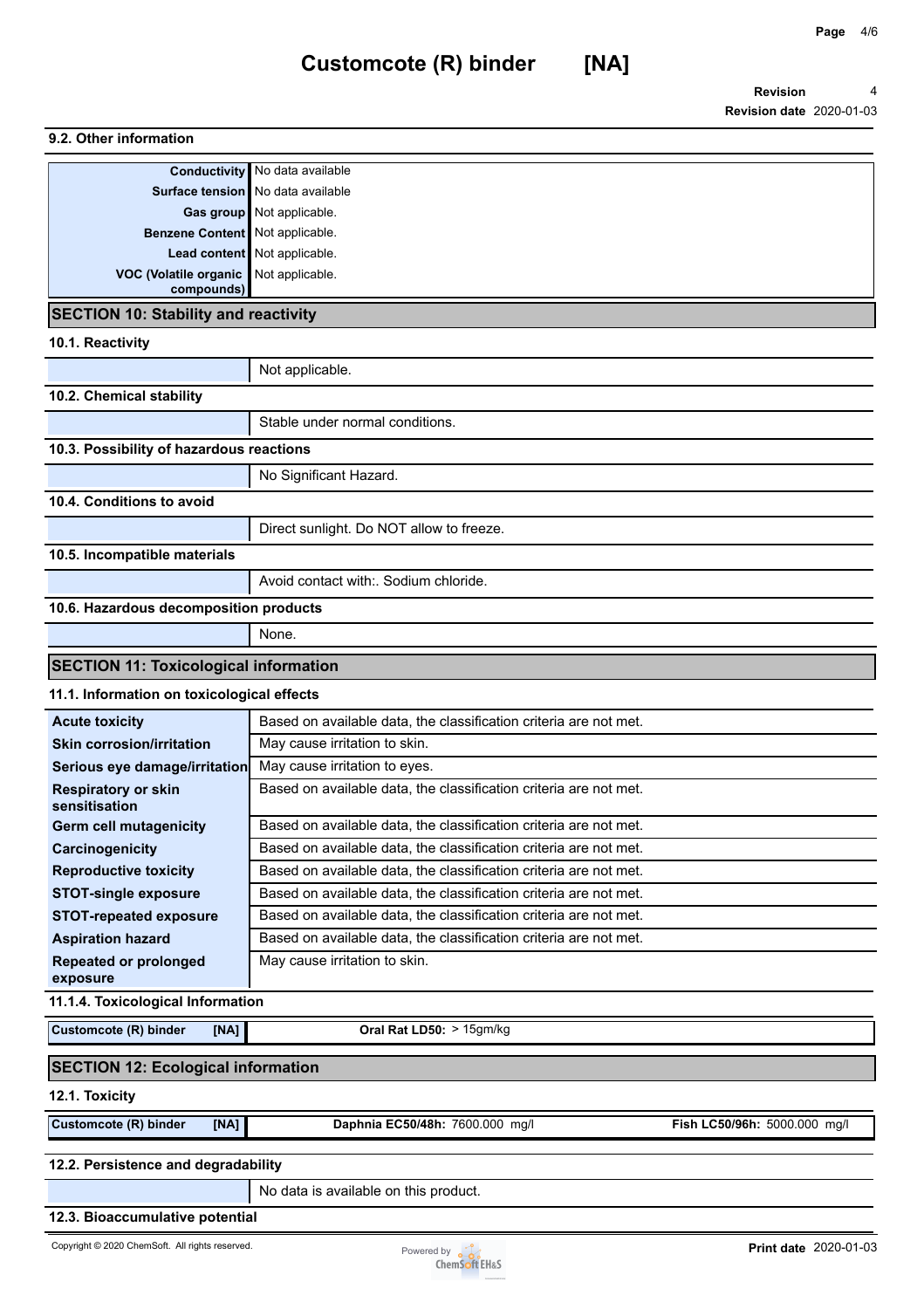# **Customcote (R) binder [NA]**

**Revision Revision date** 2020-01-03 4

| 12.3. Bioaccumulative potential |  |
|---------------------------------|--|
|---------------------------------|--|

|                                            | Does not bioaccumulate.                                                                                                                                                                                                                                                                                                                                      |
|--------------------------------------------|--------------------------------------------------------------------------------------------------------------------------------------------------------------------------------------------------------------------------------------------------------------------------------------------------------------------------------------------------------------|
| <b>Partition coefficient</b>               |                                                                                                                                                                                                                                                                                                                                                              |
|                                            | Customcote (R) binder<br>[NA] No data available                                                                                                                                                                                                                                                                                                              |
| 12.4. Mobility in soil                     |                                                                                                                                                                                                                                                                                                                                                              |
|                                            | Not determined.                                                                                                                                                                                                                                                                                                                                              |
| 12.5. Results of PBT and vPvB assessment   |                                                                                                                                                                                                                                                                                                                                                              |
|                                            | Not applicable.                                                                                                                                                                                                                                                                                                                                              |
| 12.6. Other adverse effects                |                                                                                                                                                                                                                                                                                                                                                              |
|                                            | Not applicable.                                                                                                                                                                                                                                                                                                                                              |
|                                            |                                                                                                                                                                                                                                                                                                                                                              |
| <b>SECTION 13: Disposal considerations</b> |                                                                                                                                                                                                                                                                                                                                                              |
| 13.1. Waste treatment methods              |                                                                                                                                                                                                                                                                                                                                                              |
|                                            | Dispose of in compliance with all. local and national regulations.                                                                                                                                                                                                                                                                                           |
| <b>Disposal methods</b>                    |                                                                                                                                                                                                                                                                                                                                                              |
|                                            | Contact a licensed waste disposal company.                                                                                                                                                                                                                                                                                                                   |
| <b>Disposal of packaging</b>               |                                                                                                                                                                                                                                                                                                                                                              |
|                                            | Do NOT reuse empty containers. Empty containers can be sent for disposal or recycling.                                                                                                                                                                                                                                                                       |
| <b>SECTION 14: Transport information</b>   |                                                                                                                                                                                                                                                                                                                                                              |
| 14.1. UN number                            |                                                                                                                                                                                                                                                                                                                                                              |
|                                            | The product is not classified as dangerous for carriage.                                                                                                                                                                                                                                                                                                     |
| 14.2. UN proper shipping name              |                                                                                                                                                                                                                                                                                                                                                              |
|                                            | The product is not classified as dangerous for carriage.                                                                                                                                                                                                                                                                                                     |
| 14.3. Transport hazard class(es)           |                                                                                                                                                                                                                                                                                                                                                              |
|                                            | The product is not classified as dangerous for carriage.                                                                                                                                                                                                                                                                                                     |
| 14.4. Packing group                        |                                                                                                                                                                                                                                                                                                                                                              |
|                                            | $\overline{\phantom{a}}$<br>The product is not classified as dangerous for carriage.                                                                                                                                                                                                                                                                         |
| 14.5. Environmental hazards                |                                                                                                                                                                                                                                                                                                                                                              |
|                                            | The product is not classified as dangerous for carriage.                                                                                                                                                                                                                                                                                                     |
| 14.6. Special precautions for user         |                                                                                                                                                                                                                                                                                                                                                              |
|                                            | The product is not classified as dangerous for carriage.                                                                                                                                                                                                                                                                                                     |
|                                            | 14.7. Transport in bulk according to Annex II of MARPOL 73/78 and the IBC Code                                                                                                                                                                                                                                                                               |
|                                            | The product is not classified as dangerous for carriage.                                                                                                                                                                                                                                                                                                     |
| <b>Further information</b>                 |                                                                                                                                                                                                                                                                                                                                                              |
|                                            | The product is not classified as dangerous for carriage.                                                                                                                                                                                                                                                                                                     |
| <b>SECTION 15: Regulatory information</b>  |                                                                                                                                                                                                                                                                                                                                                              |
|                                            | 15.1. Safety, health and environmental regulations/legislation specific for the substance or mixture                                                                                                                                                                                                                                                         |
| <b>Regulations</b>                         | U.S. FEDERAL REGULATIONS: Customcote binder. CERCLA 103 Reportable Quantity: This<br>product contains the following CERCLA toxic chemicals subject to reporting requirements.<br>Many states have more stringent release reporting<br>Ammonia, aqua. (1336-21-6, trace).<br>requirements. Report spills required under federal, state and local regulations. |